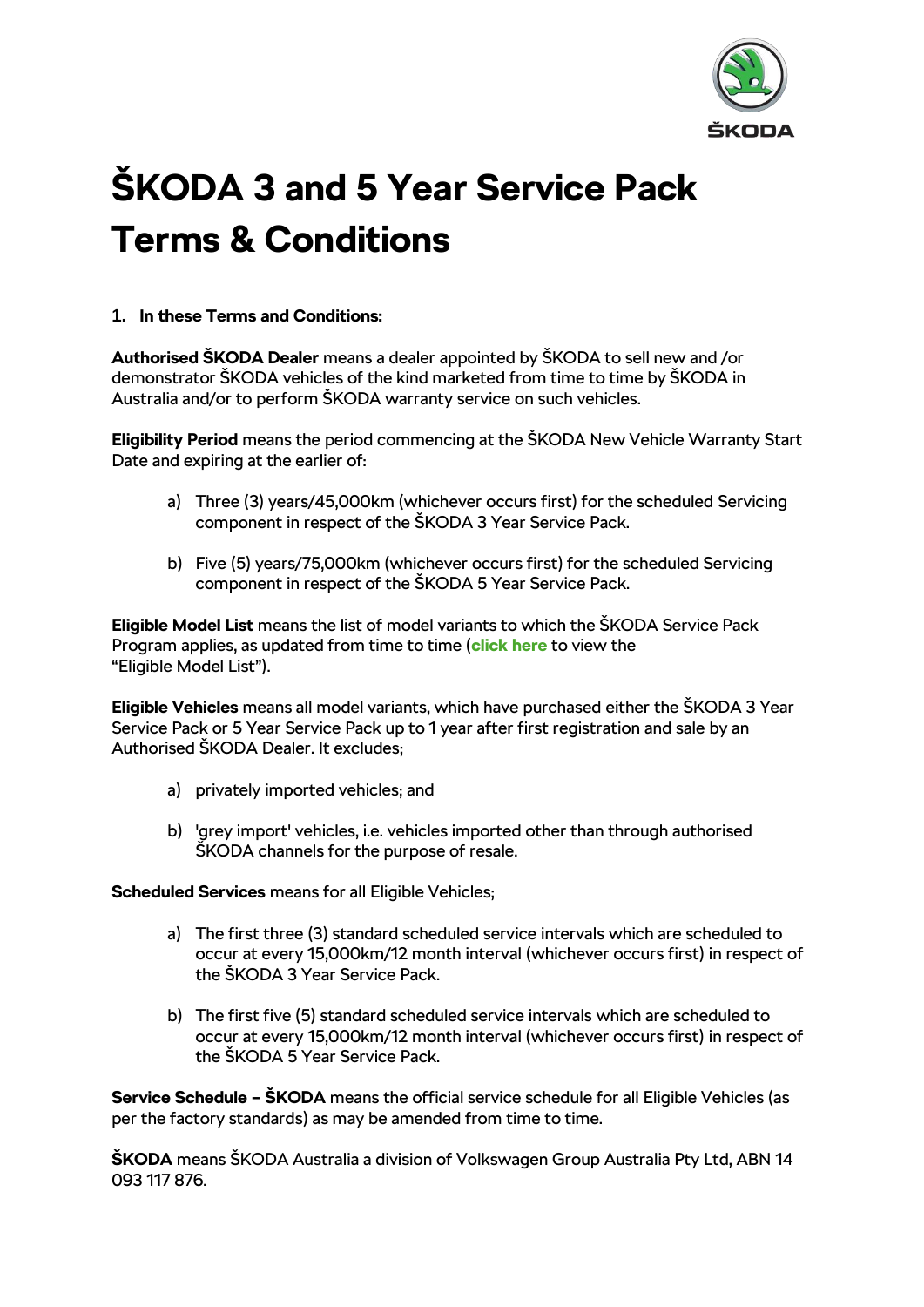

#### **ŠKODA Service Pack** means the program contemplated by these terms and conditions.

#### **ŠKODA New Vehicle Warranty Start Date** means:

- a) in the case of a vehicle which is a company, dealership or demonstrator vehicle, the date on which the vehicle is first registered by ŠKODA or an Authorised ŠKODA Dealer; or
- b) In all other cases the date on which the vehicle is delivered to its first owner by the selling authorised ŠKODA Dealer.

#### **Pursuant and subject to these Terms and Conditions, the ŠKODA Service Pack is available to be purchased on Eligible Vehicles at authorised ŠKODA Dealers only. Only authorised ŠKODA Dealers can perform Warranty repairs.**

### **2. What is covered under ŠKODA Service Pack**

The scheduled service element of the ŠKODA Service Pack will cover the standard items in each Scheduled Service as set out in the Service Schedule – Passenger Vehicles. The standard items in each Scheduled Service are (subject to condition 3 below and the Service Schedule – Passenger Vehicles):

- a) Labour;
- b) Parts;
- c) Lubricants; and
- d) Sundries which includes items such as oil and waste recycling and or removal, workshop supplies etc.

Additional items notated in the Service Schedule - Passenger Vehicles that are time based such as brake fluid replacement and pollen filter will be provided if their replacement becomes due whilst the vehicle is within the eligibility period.

It is your responsibility to ensure that you present your vehicle at a participating authorised ŠKODA Dealer for servicing at each Scheduled Service interval. If you miss any Scheduled Service, the eligibility of a vehicle for the due Scheduled Service will lapse and the scheduled servicing element of the ŠKODA Service Pack will not apply for that particular service.

As some driving conditions place more stress and strain on your vehicle, some maintenance procedures may be required to be performed more regularly than the Scheduled Services. Your participating authorised ŠKODA Dealer can advise you on the benefits of intermediate servicing in line with your vehicle's operating conditions. Intermediate services are not covered under the ŠKODA Service Pack.